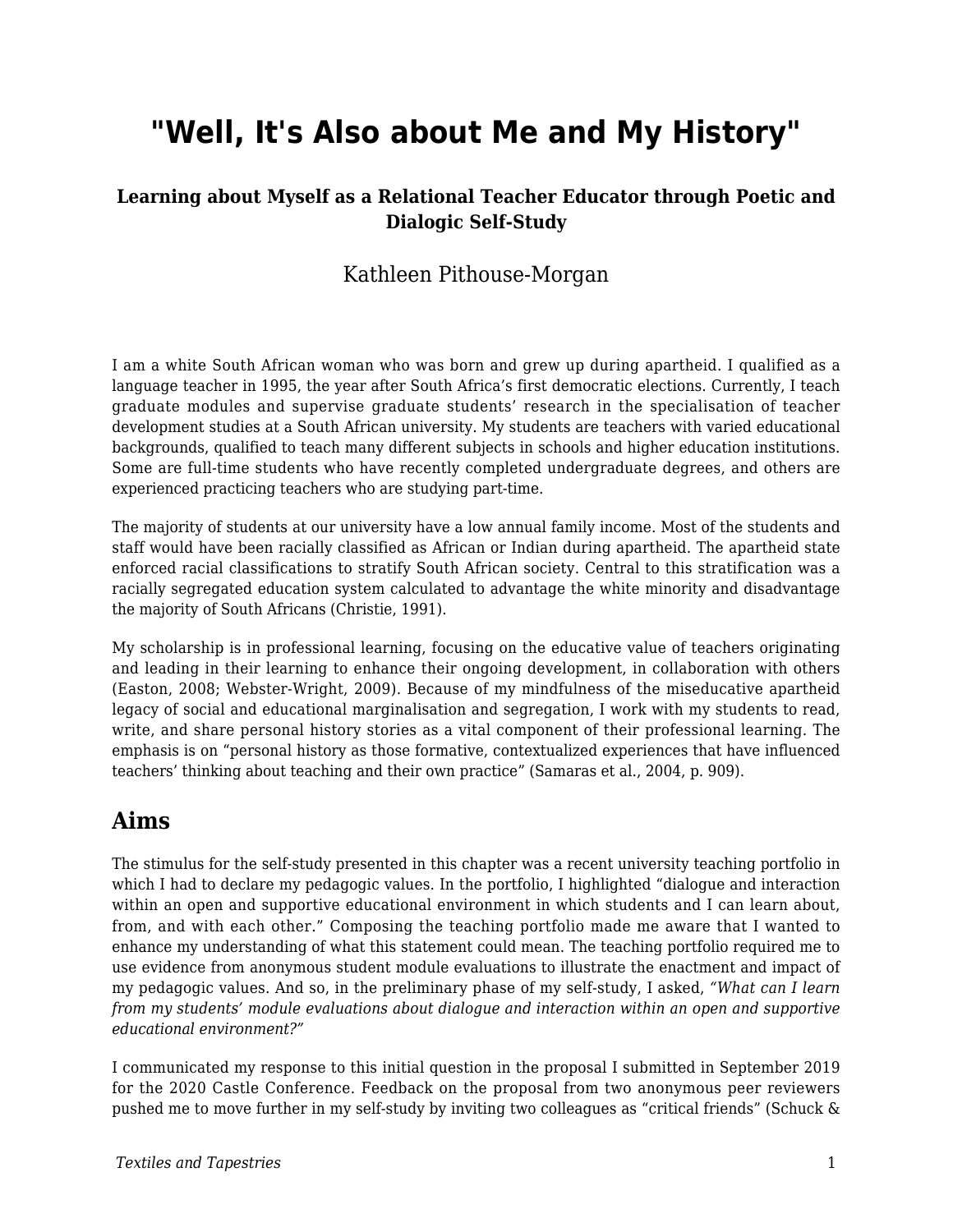Russell, 2005) to help me gain alternative perspectives and think through possible responses to the reviewers' comments and questions. My research question evolved through dialogic engagement with the peer review feedback and the contributions of my critical friends. Hence, in the second phase of my self-study, I asked, *"What can I learn about myself as a relational teacher educator through dialogue and interaction with others?"* In positioning myself as an aspiring *relational teacher educator*, I am drawing on the seminal self-study scholarship of Kitchen (2002), who coined the term "relational teacher education…to describe open and collaborative relationships in which teacher educators and their students develop deeper understandings of classroom practice and sensitivity to the milieus in which each lives and works" (p. 36). For this chapter, I am working with an understanding of *relational teacher education* in which the "open and collaborative relationships" include relationships with others who serve as critical friends, such as my two colleagues and the peer reviewers of my proposal.

In this chapter, I offer a sequential account of the two phases of my self-study. First, I present the Method and Outcomes sections of my initial proposal in which I engaged poetically with my students' written descriptions in anonymous module evaluations of what they valued about our dialogue and interaction. To follow, I relate the second phase of my self-study, in which I responded to the peer review feedback on my proposal with the assistance of my two critical friends. For the second phase, I present three interconnected dialogue pieces, based on conversations with my critical friends and the peer review feedback. Drawing on Mishler's (1990) notion of trustworthiness, I explicate my poetic and dialogic self-study process to serve as a methodological resource for others interested in ways of knowing that are inspired by the literary arts.

# **Phase One: The Proposal**

### *Method*

Poetic inquiry entails using poetic language and methods as research devices, thus infusing research with the imaginative possibilities of poetic ways of knowing (Leggo, 2008). I used poetic inquiry to engage with my students' written descriptions of what they valued about our dialogue and interaction. To begin, I went back to anonymous written student evaluations of my university teaching over recent years (2012-2018) to look at what I could learn from my students concerning my self-study question. Building on a method developed in previous poetic inquiries (Pithouse-Morgan, 2016, 2017, 2019), I copied and pasted relevant extracts verbatim from the student evaluations into a new document, which extended to four pages of dense text. I read and reread this composite text to colour code words and phrases that expressed what students seemed to value most about our *dialogue and interaction* (see, for example, Figure 1).

### **Figure 1**

*A section of the composite text made of words and phrases from student evaluations*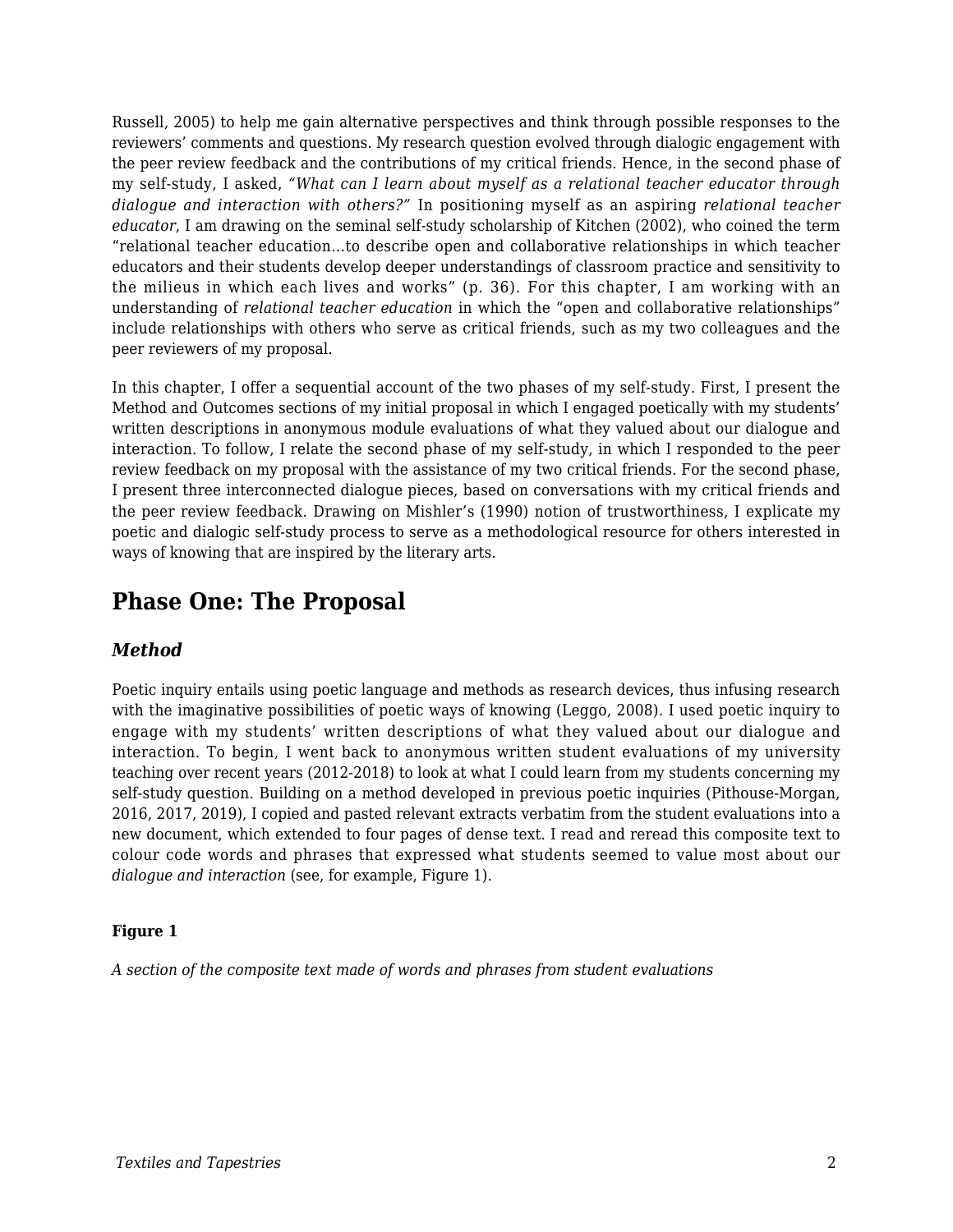Interacting with other participants. Everything was clearly explained and it was made comfortable. Always looked forward to my Wednesday sessions as they were always welcoming and we were all treated the same which really **boosted my confidence**. Our lecturer was always willing to assist in every way she could, with a smile on her face. I enjoyed the sessions because of her professionalism, her down to earth approach and the way she interacted with the students. I am inspired. We had a healthy relationship. Lecturer has an ability to make you to look forward to the next contact session. Open communication, receptive, sensitive to the needs of everyone <mark>very approachable and accommodating</mark>. Very professional and friendly. A great relationship. Professional and courteous. Lecturer ensured students had necessary notes. Lecturer ensured she found out how everyone's day was. Lecturer followed up with emails & text messages. Would like to thank you for all the hard work and being patient with us, you have proved that you have passion for what you do. I am really thankful and am a totally different person – inspired, motivated and full of knowledge. Showed respect for our/my work. The feedback that was given was always so helpful and **encouraging** to do better on my assignments. I felt comfortable receiving the information she passed on. Facilitation of discussion was easy/pleasant. She always listened attentively and avoided any heated discussions. Always controlled pace/tone. Often with insight and humour. Lecturer was <mark>understanding</mark> when personal situations impeded student time schedules for lectures & hand in dates. She kept a good relationship with the group. There was an open gate for communication. I felt that I could always be honest with any issues I had. Awesome, friendly, caring, accommodating. Humble helpful. We had a very relationship with our lecturer. She always kept in touch with us. Very professional all the time. She was delightful. Always patient, polite

From the colour-coded words and phrases, I distinguished five verbs that seemed to capture what the students valued most: *comfort; encourage; inspire*; *respect; understand*. To stimulate my thinking, I looked up the historical development of each verb's meaning in an etymological dictionary. I made a note of the entry for each word, then went back and highlighted phrases that I found intriguing. To illustrate, for *understand,* I highlighted the Old English literal meaning of "stand in the midst of" (understand, n.d.). And for *inspire*, I chose "to fill (the mind, heart, etc., with grace, etc.)" and "blow into, breathe upon" (inspire, n.d.).

Next, I pasted together a list of the highlighted phrases. I then played with these phrases to compose a found poem (Butler-Kisber, 2005). Over several months, I arranged and rearranged fragments of the highlighted phrases, trying out poems in a variety of formats. I moulded and reshaped the fragments until I felt that I had arrived at a piece that portrayed an expressive response to my guiding question.

### *Outcomes*

The poem took shape in the tanka format, which is a form of Japanese poetry traditionally relayed as a personal message between two people (Breckenridge & Clark, 2017). From my perspective, this tanka, "Breathe With Us," serves as an appreciative response to the student evaluations. It is also an evocative reminder of what I value and wish to cultivate in my professional practice.

#### **Breathe With Us**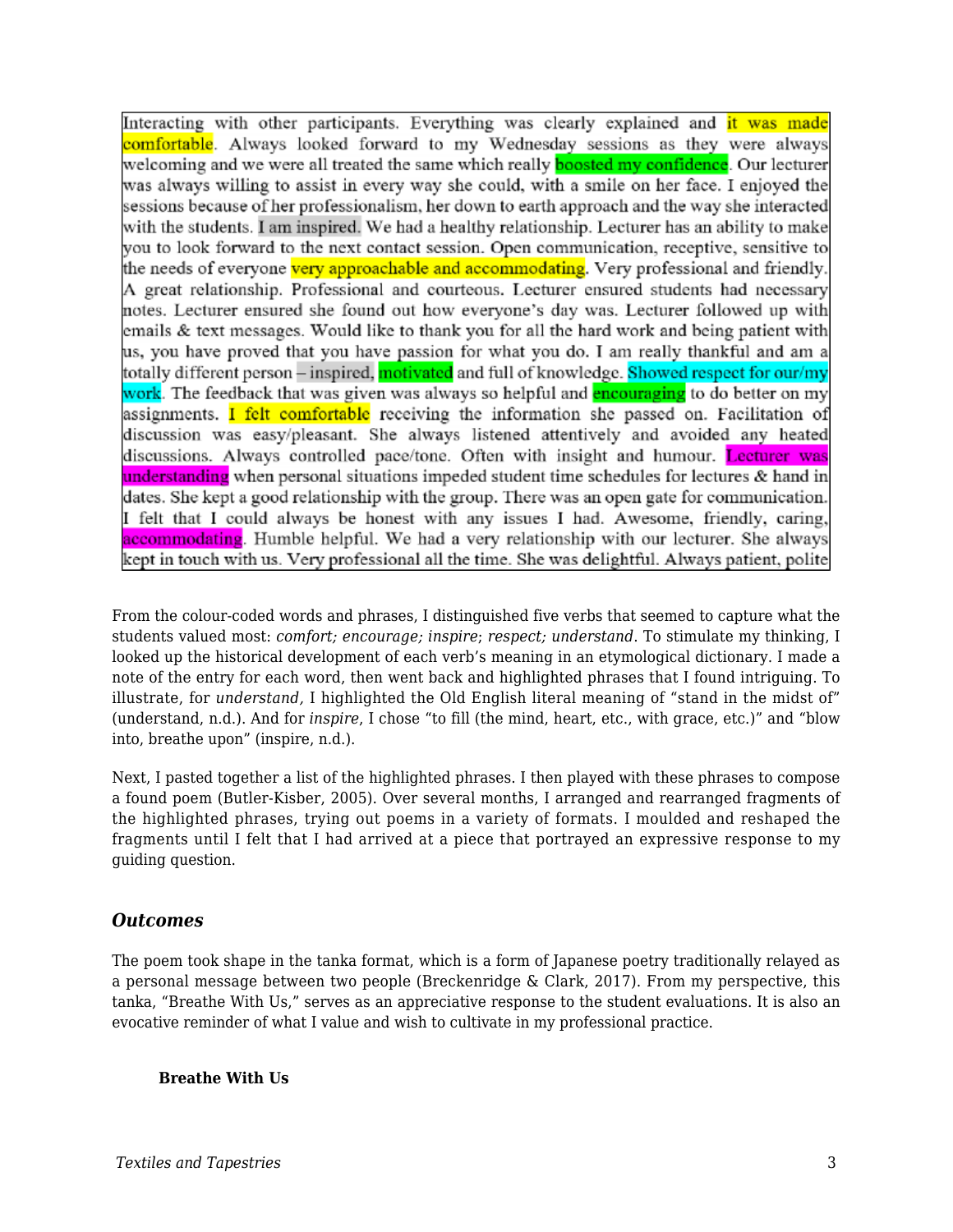Stand in the midst, breathe Into the presence of grace. Look back with purpose, Grasp courage when grief is close. Breathe upon, among, with us.

The first line of the tanka, "Stand in the midst, breathe," reminds me of how connected I feel when I begin a class with my students by standing together in a circle with our eyes closed, taking deep, slow breaths. By consciously breathing together, we come into each other's presence and prepare ourselves for a relational learning experience.

"Into the presence of grace" has connotations of compassion and heightened understanding of self and others. It signals the importance of a pedagogic culture in which teachers, students, and teacher educators feel able and comfortable to communicate openly and sensitively about lived educational and personal experiences.

"Look back with purpose," reminds me of why I facilitate personal history self-study with students. My pedagogic purpose is to invite and support students to extend their professional learning as teachers by retracing and re-examining personal stories of the past and re-envisioning hopeful stories for the future.

"Grasp courage when grief is close"—in supporting and witnessing my students' personal history selfstudy, I have noted that although many heart-warming experiences are shared, distressing memories tend to emerge more readily (e.g., Pithouse, 2011; Pithouse-Morgan, 2016). In discussing this with students, we have reflected on the significance of painful personal experiences in our lives and work and in relation to conscientiously fulfilling our professional responsibilities to the children we serve, as schoolteachers and as those who support the work of schoolteachers (Guilfoyle et al., 1997).

Finally, in considering the line, "Breathe upon, among, with us," I am mindful that, as a teacher educator, an understanding of learning and teaching as relational and dialogic places a particular ethical responsibility on me to cultivate attentive, responsive relationships with and among my students. It also necessitates a conscientious awareness of how my words and actions form living exemplars for my students, who are nurturing relationships in their classrooms.

# **Phase Two: Moving Further with the Help of Critical Friends**

### *Method*

In this section of the chapter, I attend to my reworked research question, *"What can I learn about myself as a relational teacher educator through dialogue and interaction with others?"* This revised question was inspired by a comment from one of the peer reviewers of my proposal: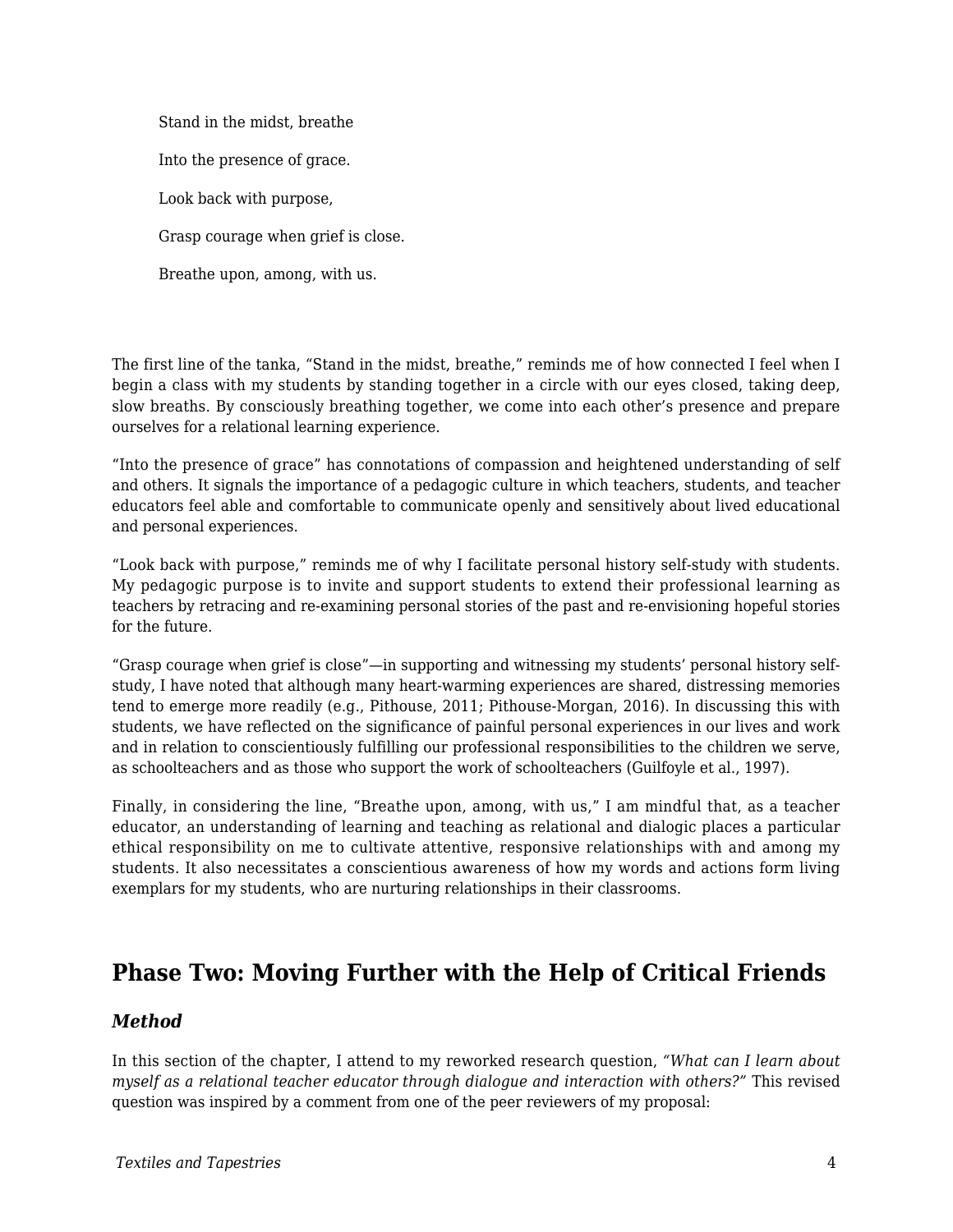*Reviewer B*: Although the author reflexively engaged with her students via written teacher evaluations, interaction with text may be limiting. Engaging in collaborative dialogue with critical friends in addition to the interaction with text would move the inquiry to a deeper level and improve trustworthiness.

I invited two fellow teacher educators, Makie Kortjass and Vusi Msiza, to be my critical friends. Makie and Vusi are early career academics and doctoral candidates at my university. Makie lectures in early childhood education and Vusi in curriculum studies. They are both members of our local selfstudy research group. I have longstanding working relationships with both of them. As Makie and Vusi were also working on papers for the Castle conference, I suggested that we could reciprocally mentor each other in developing our work. We shared our proposals and the reviewer feedback via email and then met for two quite extensive audio- recorded conversations (in December 2019 and January 2020).

I listened to and transcribed our discussions of my self-study. With permission from Makie and Vusi, I created a sequence of dialogue pieces to communicate my learning interactively. As a literary device, dialogue can demonstrate how character and plot development occurs through interaction between protagonists (Coulter & Smith, 2009). My use of dialogue is rooted in the work of researchers who have employed dialogue as a creative, analytical practice to deepen and represent their professional learning through self-study (e.g., East et al., 2009).

The dialogue pieces that follow are composed of lightly edited excerpts from the transcripts of my conversations with Makie and Vusi and the peer review feedback on my proposal. As I was transcribing, I made notes about my thinking. I clustered fragments of the transcripts together and slowly reshaped these to create three interconnected dialogue pieces. The first two dialogue pieces, based on my initial conversation with Makie and Vusi, are followed by a brief reflective interlude. Then I present the third dialogue piece, based on our second conversation.

### *Outcomes*

### **Dialogue Piece One: "In a way, they are taking care of me."**

*Reviewer A:* I'm curious about if or how the researcher might address or make sense of student feedback that is/was not affirming—feedback that might point to relationship dynamics that were strained or unproductive.

*Kathleen:* When I was putting together all the comments from years of module evaluations—the comments that talked about relationships in the classroom— what I realised is that the students never made any negative or critical comments about our relationships. And, I thought, "Well, but the reviewers are going to say—and I would say it myself— 'This all sounds very rosy, but what about the negative comments?'"

*Vusi:* So, from 2012-2018, nothing negative?

*Makie:* No, but the students don't usually talk much about relationships; they focus on the module, what they learnt.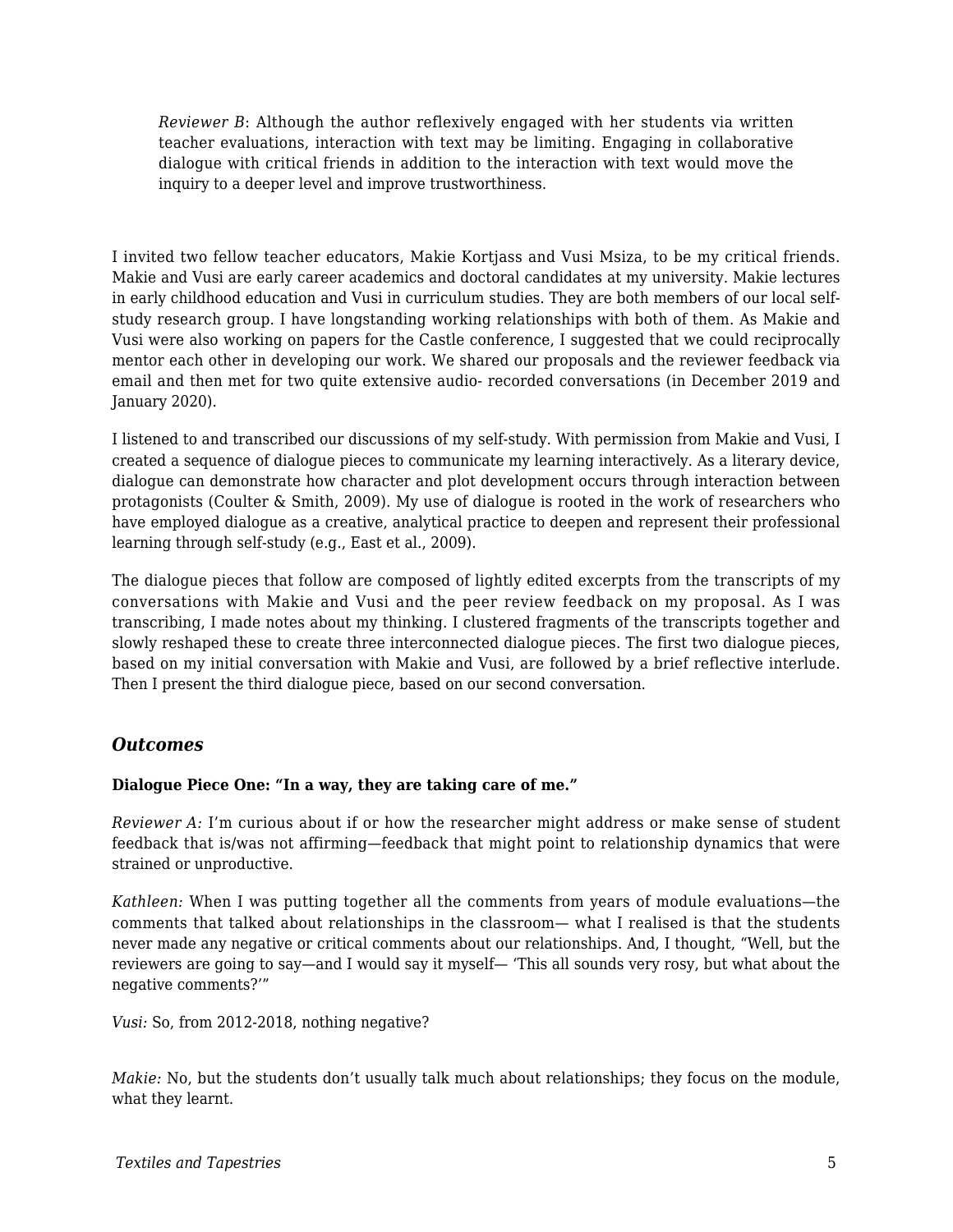*Kathleen:* But, you see, in my case, the students *did* talk quite a lot about relationships. But they never made any comments about relationships that were negative or critical or even saying how they could be improved. They did make comments about how the *modules* could be improved, such as, "We could have had more of this or less of that."

*Makie:* So, the comments about relationships *are there*. Just not the negative.

*Kathleen:* The *negative* is not there. But that doesn't mean that I think that's because our relationships are always perfect. It can't be possible that every student—and these are hundreds of students—always had a good experience in terms of relationships in my classroom. So, that's where I was hoping that you two could help me, as critical friends, to think about this. You know, having been students and still being students yourself, what could be some of the reasons why students wouldn't talk about this?

*Vusi:* It's a difficult one. OK, for me, as a student, in instances where I didn't write anything negative, I didn't want to discourage the lecturer. Because I could see, especially when you compare, I thought, "OK, you can see that *this one* is putting in the effort, and I can see the difference from where I was and where I am currently." So, I wouldn't want to discourage him or her.

*Makie:* I want to support what Vusi is saying. I think that's what some students feel. I remember I was talking to one student, one of *your* students, a student who doesn't usually put in too much effort. And this student was saying, "You know, I *have* to do this." I think you gave them some task or assignment. And she said, "I *have* to do this. I *cannot* disappoint her."

[Everyone laughs]

*Makie:* So, you know, as a student, if there is a lecturer who you think has that passion for the students and the work, then, if there is maybe one minor negative, you can just let it go.

*Kathleen:* And, I also don't know if race comes into it. Whether there's some dynamic like, "This white person is trying so hard, let's give her a break!"

[Everyone laughs]

*Vusi: Yeah*—You just reminded me of something else, that quite often students view the module evaluation as punitive or rewarding. I think that because they were happy about the sessions, they decided to reward you with all the positives. Because, I remember, in my undergraduate studies, when we were not satisfied, we said, "OK, it's fine, we'll *get you* in the evaluations!"

[Everyone laughs]

*Vusi:* So, I think they then decided to reward you and leave out other things.

*Kathleen:* So, there could be that part of not wanting to discourage me or disappoint me. In a way, because relationships are very emotional, *they are taking care of me*.

### **Dialogue Piece Two: "I feel it's the most important thing that I'm doing."**

*Vusi:* But, I want to go back to the module evaluation form. Is there a section where it says, "How can the relationships be improved?"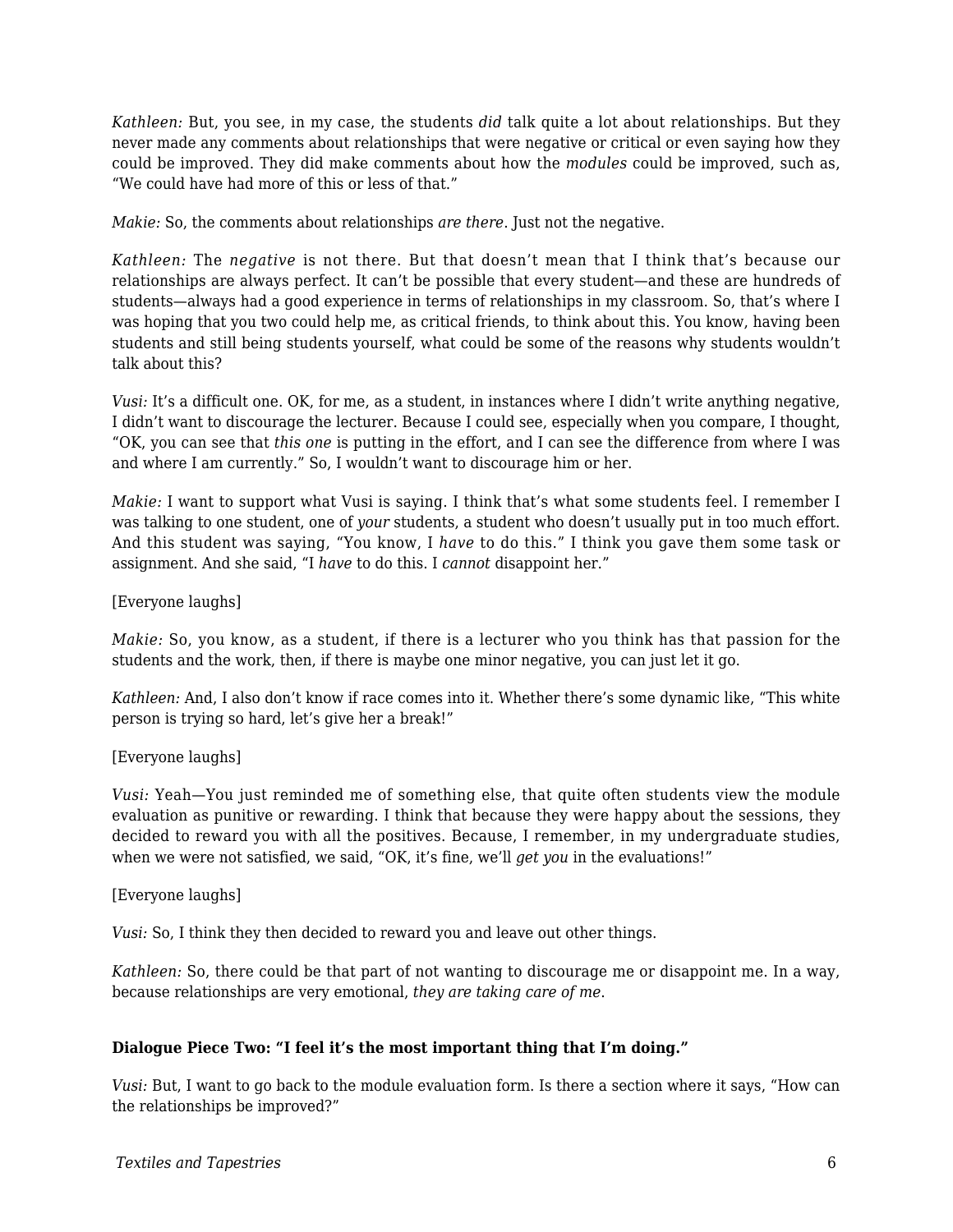*Kathleen:* Interestingly, the prescribed module evaluation questions don't ask about relationships. And, in terms of what needs to be improved, my students don't talk about relationships, they only talk about the module. But, somehow, in the written answers to "What aspects of the module were facilitated well?" or "Any other comments?" my students do—

*Makie:*  $-$ bring in the relationships. So, no question is specific to relationships—

*Kathleen:* —but the students bring it in. This is interesting because it shows that it's *important to them*.

*Reviewer A: But, are there circumstances in which harmony cannot or should not be maintained? And* how is this work gendered and/or reifying gender expectations?

*Kathleen:* Is it always necessary to have a harmonious relationship? Is that me *as a woman* feeling like I should take care of my students? But then, I think those traditionally "feminine qualities" of caring and relational teaching should be in every classroom. And the issue of having harmonious relationships—yes, sometimes, you do want to disrupt. But I think, for me, it is particularly because of all the personal history work I do with my students. It is because I understand *now*—which I didn't know initially when I started as a teacher educator—how many students have had what I would call traumatic schooling experiences. So, I think I'm always very aware of that, and I try to be sensitive to that in my teaching. I try to create a safe, containing space because of the experiences I have learnt about over the years. And now, I know that *I never know* what students are bringing with them into the classroom. So, I think for me, it has more to do with my understanding of South African histories, which might be different from other contexts.

*Makie:* So, that's your answer. It's not because you are a woman—well, maybe—but because of the work that you have been doing on personal history and the things that were coming up about what the students have experienced. So, now, you are more aware, and you want to create that harmonious relationship.

*Kathleen:* I suppose I put a lot of effort and energy into that because I feel *it's the most important thing that I'm doing*.

*Makie:* And you are also ploughing the seeds so that the students can do it with their learners.

#### **A Reflective Interlude**

In reconsidering my first conversation with Makie and Vusi, I became conscious that, as much as I talked about my desire to enact relational teacher education as being a response to *"what students are bringing with them into the classroom,"* my emphasis on it as *"the most important thing that I'm doing"* might well be rooted in my personal history. This led me to go back to an (as yet unpublished) personal history self-study piece I have been working on that centres on a diary from my childhood. By working with the diary as a personal history artefact, I have been piecing together a story of my childhood experiences related to my father's terminal illness and death 36 years ago. And I have been exploring possible influences of these childhood experiences— especially concerning my schooling experiences—on my pedagogic values and practice as a teacher educator.

In the period between our first and second conversations, in an email to Makie and Vusi, I shared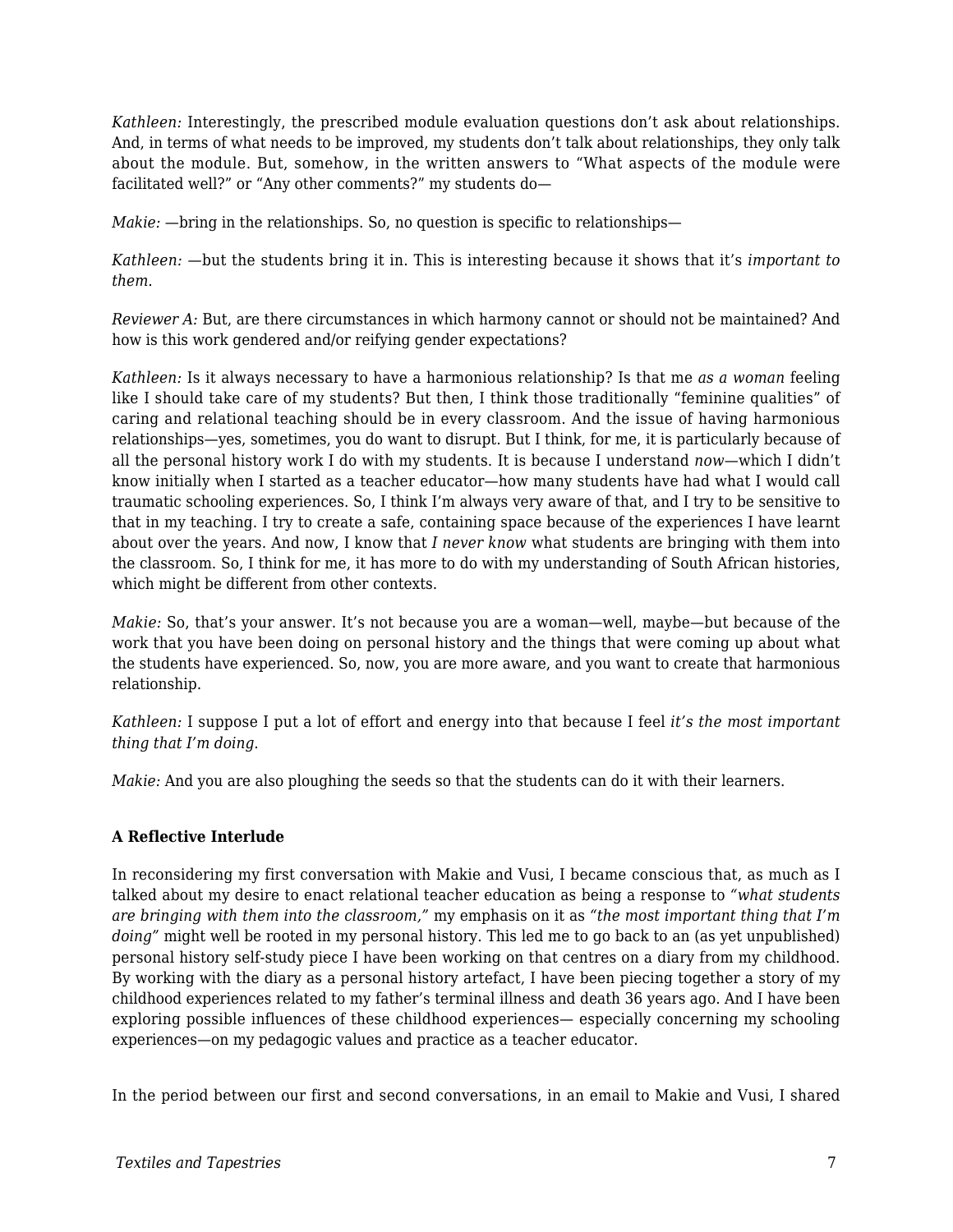some of this thinking and an excerpt from my writing about my childhood diary. Here, I present a small section of the excerpt I sent to Makie and Vusi:

*Despite all the material and academic resources of the school I attended as a white middle-class girl, such as a swimming pool, sports fields, a library, and so on, as far as I know, there was no school counsellor or psychologist. I have no memories of talking with anyone during that year to share my confusing feelings about my father's illness or death, and there is nothing in the diary to suggest that I did so. From what I remember, my school life carried on as if nothing had happened. Here, I found resonance with my students' descriptions of deep silences and shadows that marked their childhoods and extended into adulthood.*

This then served as a prompt for my second conversation with Makie and Vusi, represented below.

### **Dialogue Piece Three: "Well, it's also about me and my history."**

*Vusi:* Are you making the point that now, as a teacher educator, you have started to realise that *dialogue and interaction*—are you maybe saying that this is something that you didn't experience as a child? That you decided to write in your diary because you never had anyone to listen *to you*?

*Kathleen:* I think you've expressed that nicely. In the proposal, when I was writing about relational pedagogy, it was about *me* taking care of my students and *me* creating an open and dialogic learning atmosphere. But in our conversation, what I realised is, maybe, it's just as much about *them taking care of me* as it is about *me taking care of them*. That was my first realisation. And the second realisation was that I was saying, "Well, it's *because of them*, and *their experiences*, often what *I see* as traumatic experiences, that I feel we need to have this very *caring, safe* environment." Then when I thought about it more, I thought, "Well, it's also about *me* and *my history*." So, even though my schooling was much more privileged than most of my students in terms of resources and materials, it also was constrained—in the sense that there was no one to talk to when I had a traumatic experience in my own life. But, I was focusing *on the students*. I was saying, "I'm doing this *for them* because of *their histories*."

*Vusi:* Yeah

*Kathleen:* But, perhaps, I'm doing it just as much *for me* because of *my history*. And, when I thought *I* was taking care *of them, they* were also taking care of *me*. And the other thing that came up when I was doing some reading about this (Rumyantseva et al., 2019; Sanders, 2019), is how important it is to acknowledge the *resilience* of our students. So, even though, many of them might have had what *I think* are traumatic experiences, the fact that they even made it to higher education means that they are remarkably resilient because they've come through so many challenges. I have to *acknowledge* that resilience and the capacity that they bring with them, just as much as their vulnerabilities.

*Vusi:* I think it's very clear now.

# **Implications**

One of my long-term research collaborators, Anastasia Samaras, often says that critically constructive feedback from others in self-study is a "gift." And I repeat this sage advice regularly to my students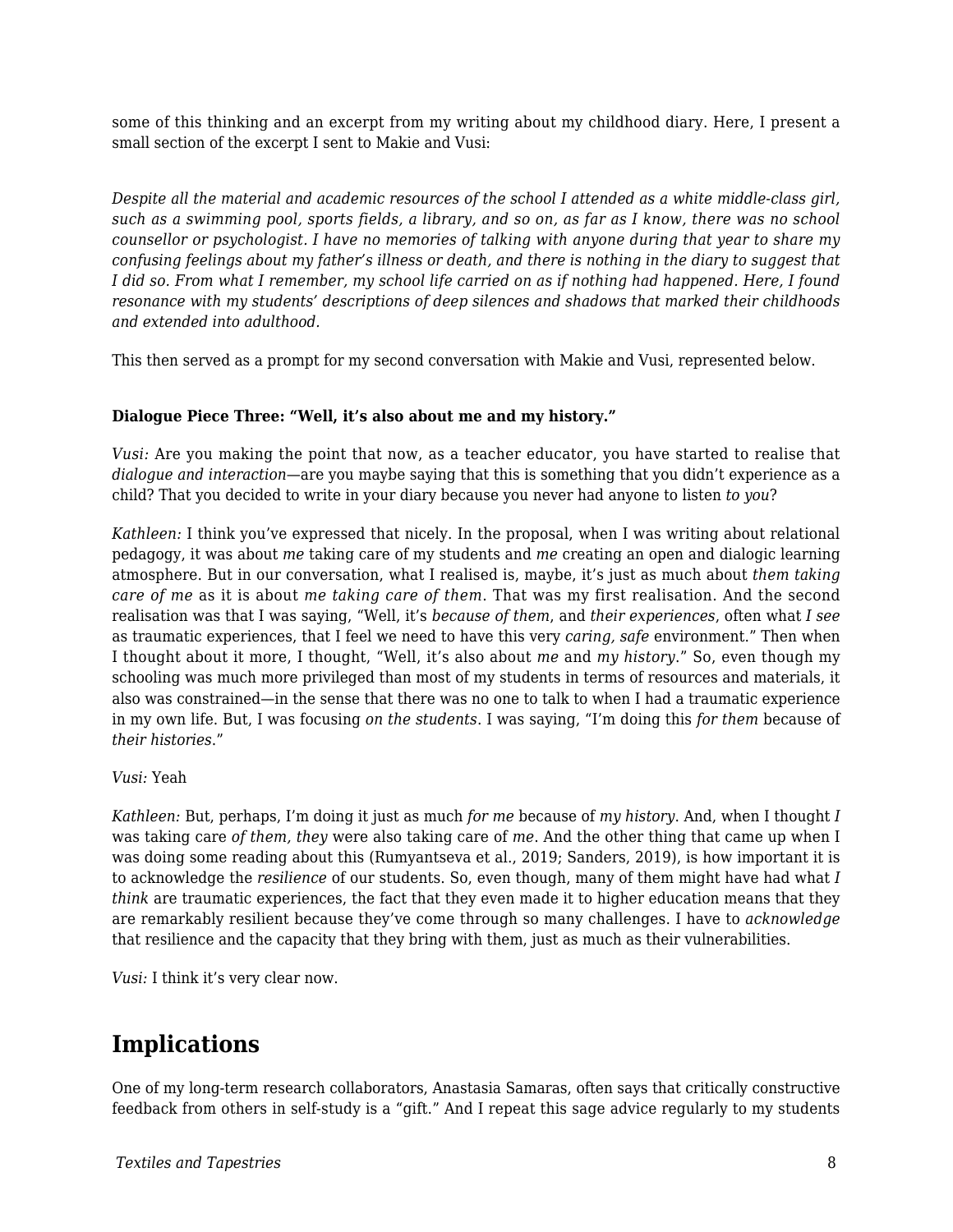and colleagues. But sometimes, such feedback does not feel like a gift that I want to open, because it pushes me to go beyond my comfort zone. Through critically collaborative conversations and reflection (Samaras, 2011), I have become more mindful that, as a teacher educator, I am comfortable in the role of a *caregiver* who is responsible for cultivating safe spaces for others —my students. However, through poetic and dialogic self-study, I have come to better understand that "safety [in the classroom is not] something that we as individual teachers can define, create or bestow on our own" because "caring is a fundamentally relational activity that happens in a web of reciprocal relationships, not in a one- or even two-way flow" (Sykes & Gachago, 2018, pp. 93-94). For years, I have put a great deal of energy into trying to foster an emotionally supportive classroom environment and have aspired to be a relational teacher educator. Now, I see that I was never quite fully prepared to "practice and model what [I] preach" (Kitchen, 2002, p. 40) by taking a "reciprocal approach" and "being sensitive to the role that each participant plays…in the relationship" (Kitchen, 2005, p. 195). And perhaps this requires me to begin to acknowledge that "relational teaching [might also involve me being more] open and [acknowledging] my own struggles" (Sanders, 2019, p. 5). Interrupting a pattern of silence that has persisted for more than 30 years is not easy. But, I have discovered a sense of grace and courage in starting to talk with compassionate others about things I had not told anybody.

In looking at how my self-study research process unfolded, I can see how extending my composition and interpretation of the found poem through dialogue with others enabled me "to present different voices of the self that help present a more complex and complete account of my [learning]" (Furman, 2005, p. 28). As I read what I have written, I can see how my personal and professional voices and selves are interwoven and interconnected in relationship with the voices and selves of others. This intermingling tells a story of professional learning that is made possible through multifaceted, sustained encounters between self and others, and those encounters give this learning a unique texture and complexity. I offer my inquiry as an exemplar of how elements of the literary arts can enrich self-study research in critical and creative ways, particularly in contexts such as South Africa that carry painful histories.

# **Acknowledgements**

I am appreciative of the insightful comments and questions from Makie Kortjass and Vusi Msiza. I thank Makie and Vusi for kind permission to include their words and names in this chapter.

This work is based on the research supported in part by the National Research Foundation of South Africa (Incentive Funding for Rated Researchers, Grant Number 127096).

## **References**

Breckenridge, J. P., & Clark, M. T. (2017). Two to Tanka: Poetry as a duoethnographic method for exploring sensitive topics. *Journal of Research in Nursing, 22*(6-7), 451- 462. [https://edtechbooks.org/-mkth](https://doi.org/10.1177/1744987117720824)

Butler-Kisber, L. (2005). Inquiry through poetry: The genesis of self-study. In C. Mitchell, S. Weber, & K. O'Reilly-Scanlon (Eds.), Just who do we think we are? Methodologies for autobiography and selfstudy in teaching (pp. 95-110). RoutledgeFalmer. [https://edtechbooks.org/-qKg](https://doi.org/10.4324/9780203464977_chapter_9)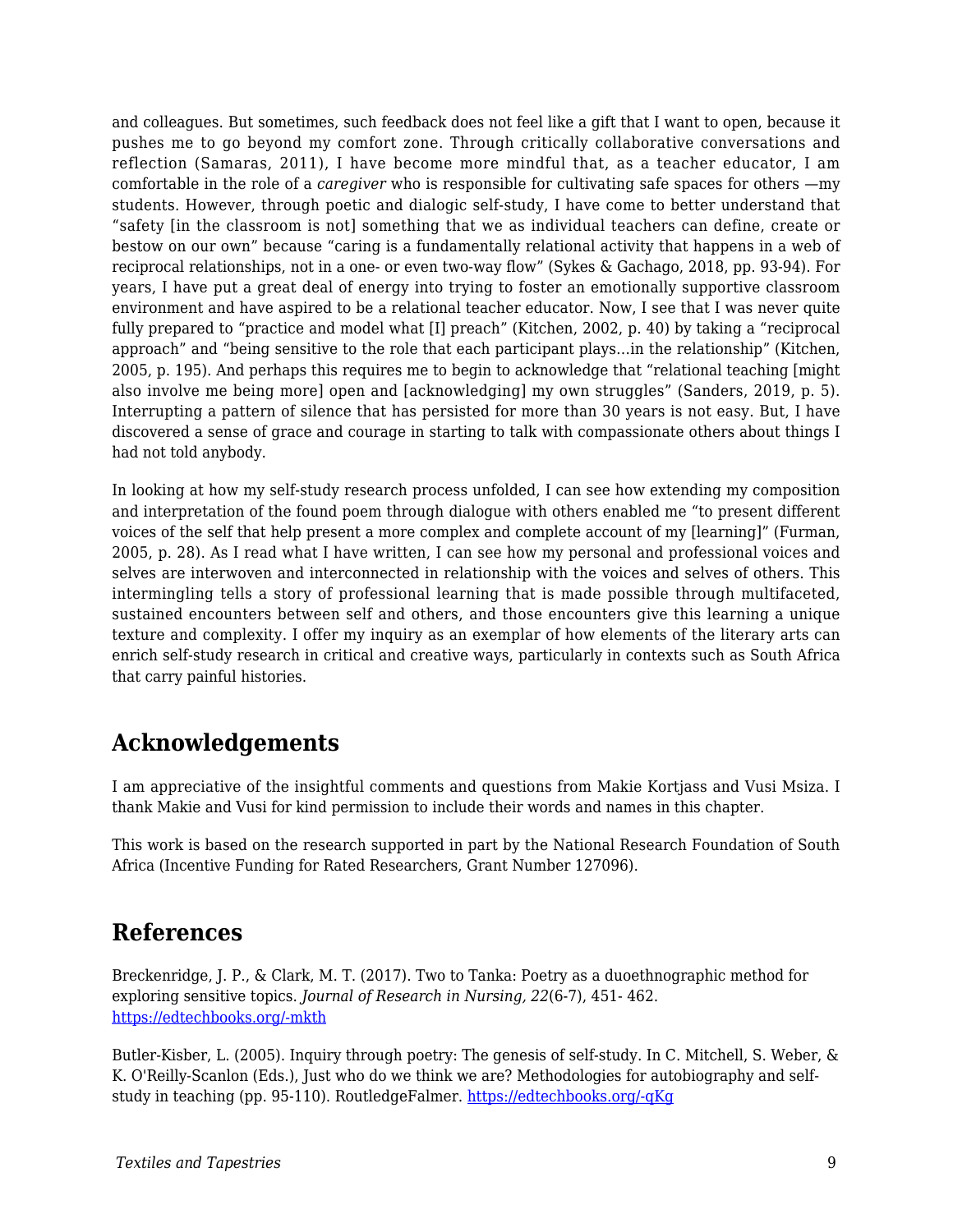Christie, P. (1991). *The right to learn: The struggle for education in South Africa* (2nd ed.). Ravan Press and Sached Trust.

Coulter, C. A., & Smith, M. L. (2009). The construction zone: Literary elements in narrative research. *Educational Researcher, 38*(8), 577-590. [https://edtechbooks.org/-WAT](https://doi.org/10.3102/0013189X09353787)

East, K., Fitzgerald, L. M., & Heston, M. L. (2009). Talking teaching and learning: Using dialogue in self-study. In D. Tidwell, M. Heston, & L. Fitzgerald (Eds.), *Research methods for the self-study of practice* (pp. 55-72). Springer. [https://edtechbooks.org/-iZe](https://doi.org/10.1007/978-1-4020-9514-6_4)

Easton, L. B. (2008). From professional development to professional learning. *Phi Delta Kappan, 89*(10), 755-761. [https://edtechbooks.org/-GKN](https://doi.org/10.1177/003172170808901014)

Furman, R. (2005). Autoethnographic poems and narrative reflections: A qualitative study on the death of a companion animal. *Journal of Family Social Work, 9*(4), 23-38. [https://edtechbooks.org/-aSPD](https://doi.org/10.1300/J039v09n04_03)

Guilfoyle, K., Hamilton, M., & Pinnegar, S. (1997). Obligations to unseen children. In J. J. Loughran & T. Russell (Eds.), *Teaching about teaching: Purpose, passion and pedagogy in teacher education* (pp. 183-209). Falmer Press.

Inspire (n.d.). *The online etymology dictionary*. [https://edtechbooks.org/-BPj](https://www.etymonline.com/word/inspire)

Kitchen, J. D. (2002). Becoming a relational teacher educator: A narrative inquirer's self- study. In C. Kosnik, A. Freese, & A. Samaras (Eds.), *Making a difference in teacher education through self-study.* Proceedings of the Fourth International Conference on Self-Study of Teacher Education Practices, Herstmonceux Castle, East Sussex, England, August 4-8 (Vol. 2, pp. 36-40). OISE, University of Toronto. [https://edtechbooks.org/-juLt](https://doi.org/10.1080/17425960500288374)

Kitchen, J. (2005). Conveying respect and empathy: Becoming a relational teacher educator. *Studying Teacher Education: A Journal of Self-Study of Teacher Education Practices, 1*(2), 195 - 207.

Leggo, C. (2008). Astonishing silence: Knowing in poetry. In J.G. Knowles & A.L. Cole (Eds.), *Handbook of the arts in qualitative research* (pp. 165-174). SAGE.

Mishler, E. G. (1990). Validation in inquiry-guided research: The role of exemplars in narrative studies. *Harvard Educational Review, 60*, 415-442. [https://edtechbooks.org/-VFf](https://doi.org/10.17763/haer.60.4.n4405243p6635752)

Pithouse, K. (2011). "The future of our young children lies in our hands": Re-envisaging teacher authority through narrative self-study. In C. Mitchell, T. Strong-Wilson, K. Pithouse, & S. Allnutt (Eds.), *Memory and pedagogy* (pp. 177-190). Routledge.

Pithouse-Morgan, K. (2016). Finding my self in a new place: Exploring professional learning through found poetry. *Teacher Learning and Professional Development, 1*(1), 1-18. [https://edtechbooks.org/-qQu](http://journals.sfu.ca/tlpd/index.php/tlpd/article/view/1)

Pithouse-Morgan, K. (2017). Beginning to unravel a narrative tension in my professional learning about teaching writing. In M. Hayler & J. Moriarty (Eds.), *Self-narrative and pedagogy: Stories of experience within teaching and learning* (pp. 59-82). Sense Publishers. [https://edtechbooks.org/-mYZ](https://doi.org/10.1007/978-94-6351-023-3_5)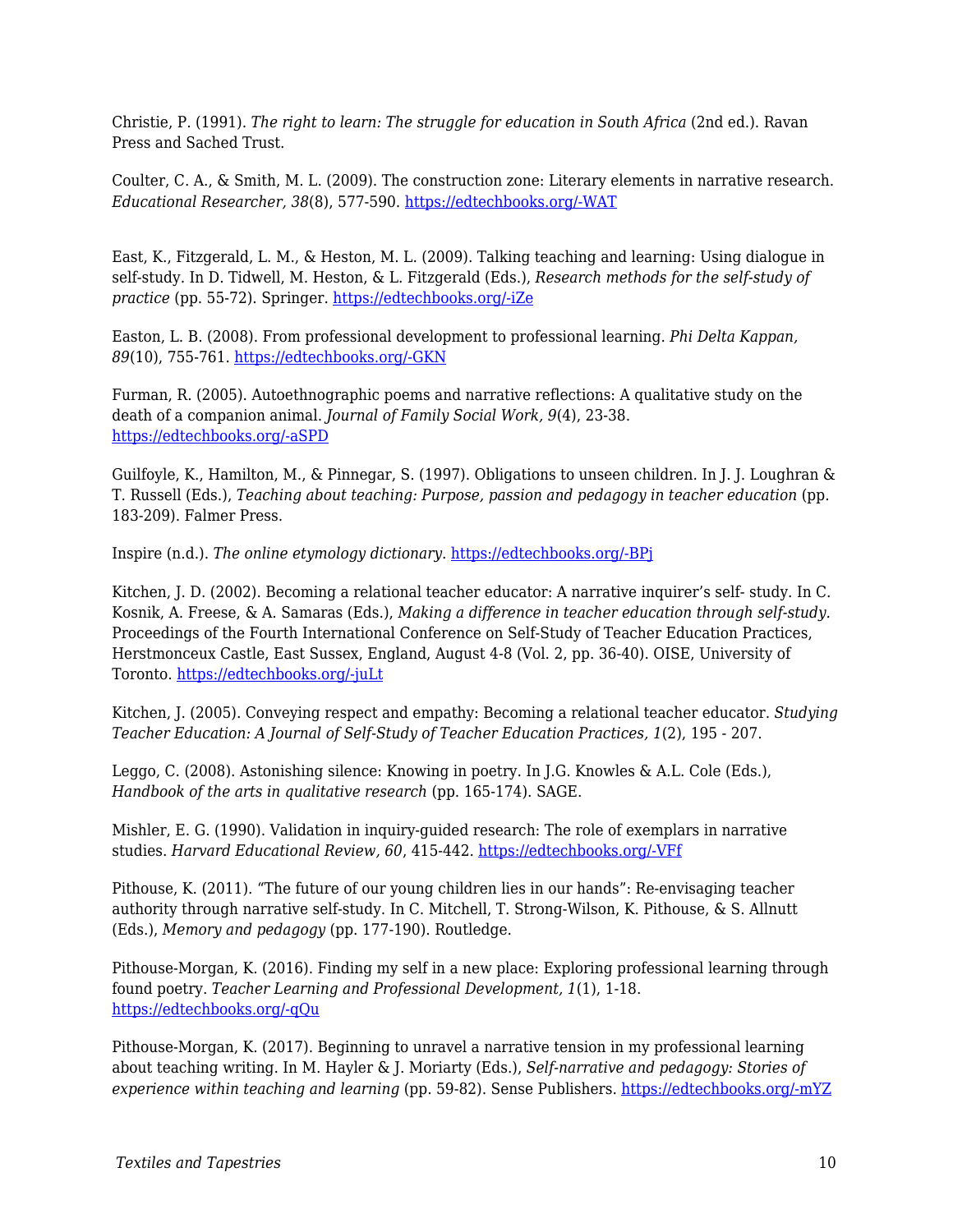Pithouse-Morgan, K. (2019). My students' stories became a gift: A tale of poetic professional learning. In E. R. Lyle (Ed.), *Fostering a relational pedagogy: Self-study as transformative praxis* (pp. 20-33). Brill | Sense Publishers. [https://edtechbooks.org/-WYs](https://doi.org/10.1163/9789004388864_003)

Rumyantseva, N. L., Logvynenko, O. I., & Chilina, E. V. (2019). The crisis of Ukrainian higher education reform: Moving towards a trauma informed understanding. In J.Jameson (Ed.), *International perspectives on leadership in higher education: Critical thinking for global challenges* (pp. 114-129). Routledge. [https://edtechbooks.org/-dbhB](https://doi.org/10.4324/9781315122410-11)

Samaras, A. P. (2011). *Self-study teacher research: Improving your practice through collaborative inquiry*. SAGE.

Samaras, A. P., Hicks, M. A., & Berger, J. G. (2004). Self-study through personal history. In J. Loughran, M. L. Hamilton, V. K. LaBoskey, & T. Russell (Eds.), *International handbook of self-study of teaching and teacher education practices* (Vol. 2, pp. 905- 942). Kluwer. [https://edtechbooks.org/-Awrx](https://doi.org/10.1007/978-1-4020-6545-3_23)

Sanders, J. E. (2019). Teaching note—Trauma-informed teaching in Social Work Education. *Journal of Social Work Education*, 1-8. [https://edtechbooks.org/-jJeD](https://doi.org/10.1080/10437797.2019.1661923)

Schuck, S., & Russell, T. (2005). Self-study, critical friendship, and the complexities of teacher education. *Studying Teacher Education: A Journal of Self-Study of Teacher Education Practices, 1*(2), 107-121. [https://edtechbooks.org/-Wvn](https://doi.org/10.1080/17425960500288291)

Sykes, P., & Gachago, D. (2018). Creating "safe-ish" learning spaces  $\hat{\alpha} \epsilon'$  attempts to practice an ethics of care. *South African Journal of Higher Education, 32*(6), 83-98. [https://edtechbooks.org/-Pxg](https://doi.org/10.20853/32-6-2654)

Understand (n.d.). *The online etymology dictionary*. [https://edtechbooks.org/-Ydy](https://www.etymonline.com/word/understand)

Webster-Wright, A. (2009). Reframing professional development through understanding authentic professional learning. *Review of Educational Research, 79*(2), 702-739. [https://edtechbooks.org/-rmm](https://doi.org/10.3102/0034654308330970)